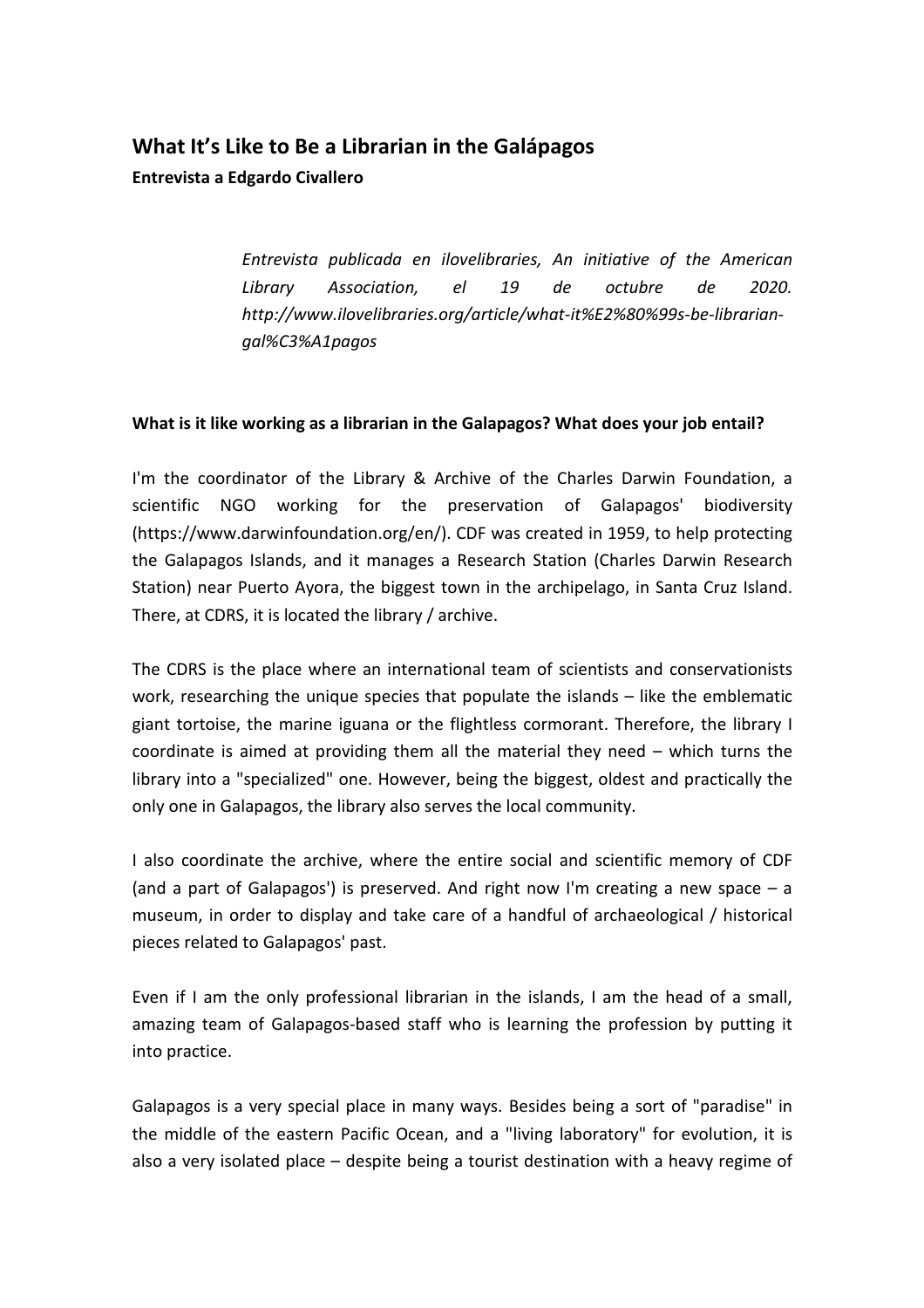visits all year long. Internet service is weak, there are no cultural activities (e.g. no bookshops), and movements are strongly limited to a very small land surface. Since Galapagos are a National Park, a Biosphere Reserve and a UNESCO's Heritage Site, they are quite protected, and a lot of "normal" activities are not allowed there.

Isolation makes life a little bit hard for the permanent population of the islands. Food and almost any other thing arrive from the continent by boat – which means that sometimes there are shortages in the archipelago. And prices are really high. Water supply is a problem, and creates a number of health issues. Massive tourism is another topic that should be discussed – but nobody seems to be willing to tackle.

As with many other things in our world, every light has its shadow. And Galapagos is no exception to that rule.

#### **How did you come to work in such a unique setting?**

I applied to an international call for librarians, to fill the position. A number of conditions were asked, as previous experience working with biological sciences, and a good command of languages. Since I studied Oceanography and Biology before being a librarian, and I speak several languages fluently, I considered I had a chance. And I did – I was selected among 60 candidates from all over the world.

Of course, I had to move to Galapagos and start a new life in the islands – which was probably the biggest challenge of all.

#### **What do you like most about your job?**

The environment, of course. I work yards away from the sea, and the marine iguanas usually walk in front of the library's door. I can hear the waves (and the Darwin's finches) from my desk. Of course, half of the year we have what we call "garua weather": cloudy, cold, and with a never-ending drizzle wetting everything. But that's also lovely, at least for me.

Also, I love being in charge of the biggest and oldest library in my territory. That is absolutely challenging, especially considering that I don't have a lot of resources and I have to use all my knowledge to improvise solutions and projects.